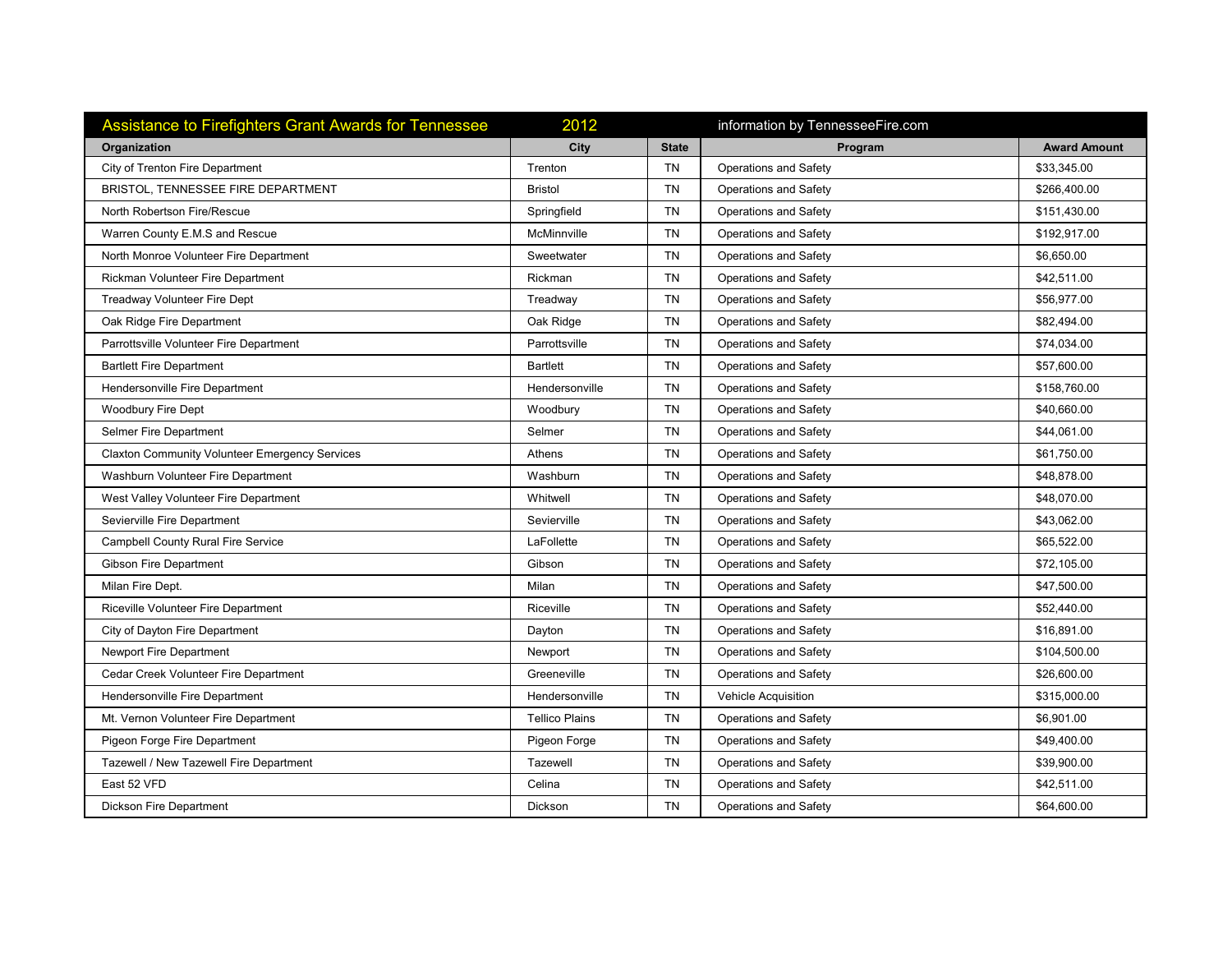| Athens Rural Fire Department                        | Athens              | <b>TN</b> | <b>Operations and Safety</b> | \$29,970.00  |
|-----------------------------------------------------|---------------------|-----------|------------------------------|--------------|
| Berlin Volunteer Fire Department                    | Lewisburg           | <b>TN</b> | Operations and Safety        | \$48,925.00  |
| <b>Dickson County EMS</b>                           | Dickson             | <b>TN</b> | <b>Operations and Safety</b> | \$193,364.00 |
| Huntingdon TN Department of Public Safety           | Huntingdon          | <b>TN</b> | Operations and Safety        | \$33,250.00  |
| <b>Bradford Fire Department</b>                     | <b>Bradford</b>     | <b>TN</b> | Operations and Safety        | \$141.835.00 |
| Del Rio Volunteer Fire Department                   | Del Rio             | <b>TN</b> | <b>Operations and Safety</b> | \$36,100.00  |
| <b>Gibson County Fire Department</b>                | Trenton             | <b>TN</b> | Operations and Safety        | \$544,413.00 |
| Millington Fire Department                          | Millington          | <b>TN</b> | Vehicle Acquisition          | \$332,500.00 |
| Neva VFD (4th District)                             | Mountain City       | <b>TN</b> | Operations and Safety        | \$38,000.00  |
| Newmansville Fire Department                        | Chuckey             | <b>TN</b> | Operations and Safety        | \$189,193.00 |
| Andersonville Volunteer Fire Department             | Andersonville       | <b>TN</b> | <b>Operations and Safety</b> | \$5,891.00   |
| City of Maryville Fire Department                   | Maryville           | <b>TN</b> | Operations and Safety        | \$40,554.00  |
| Jackson County Ambulance Service                    | Gainesboro          | TN        | Operations and Safety        | \$168,321.00 |
| Metro Lynchburg/Moore County Fire Department        | Lynchburg           | <b>TN</b> | <b>Operations and Safety</b> | \$62,985.00  |
| South Greene Volunteer Fire Department              | Greeneville         | <b>TN</b> | <b>Operations and Safety</b> | \$20,188.00  |
| East Sullivan County Volunteer Fire Department      | <b>Bristol</b>      | <b>TN</b> | Operations and Safety        | \$30,766.00  |
| <b>Ashland City Fire Department</b>                 | <b>Ashland City</b> | <b>TN</b> | <b>Operations and Safety</b> | \$76,188.00  |
| Dallas Bay Volunteer Fire Department & Rescue, Inc. | Hixson              | <b>TN</b> | <b>Operations and Safety</b> | \$199,052.00 |
| Mountain Volunteer Fire & Rescue Service            | Crawford            | <b>TN</b> | <b>Operations and Safety</b> | \$33,816.00  |
| Fayetteville Fire Department                        | Fayetteville        | <b>TN</b> | Operations and Safety        | \$39,045.00  |
| Pikeville Volunteer Fire Department                 | Pikeville           | <b>TN</b> | <b>Operations and Safety</b> | \$37,240.00  |
| <b>Dresden Fire Department</b>                      | Dresden             | <b>TN</b> | Operations and Safety        | \$8,550.00   |
| Petros Volunteer Fire Department                    | Petros              | <b>TN</b> | <b>Operations and Safety</b> | \$36,627.00  |
| Waldens Creek Volunteer Fire Department             | Sevierville         | <b>TN</b> | <b>Operations and Safety</b> | \$28,885.00  |
| Anderson County Volunteer Fire Department-Marlow    | Clinton             | <b>TN</b> | Operations and Safety        | \$53,200.00  |
| Deer Lodge Volunteer Fire Department                | Deer Lodge          | <b>TN</b> | <b>Operations and Safety</b> | \$60,417.00  |
| Finger Volunteer Fire Department                    | Finger              | <b>TN</b> | Operations and Safety        | \$3,031.00   |
| Lewisburg Fire Department                           | Lewisburg           | TN        | Operations and Safety        | \$22,515.00  |
| <b>Englewood Rural</b>                              | Englewood           | <b>TN</b> | <b>Operations and Safety</b> | \$20,558.00  |
| Mynders Volunteer Fire Department                   | Columbia            | <b>TN</b> | Operations and Safety        | \$58,235.00  |
| Newbern Fire Department                             | Newbern             | TN        | <b>Operations and Safety</b> | \$31,583.00  |
| Hardys Chapel Volunteer Fire Department             | Cookeville          | <b>TN</b> | <b>Vehicle Acquisition</b>   | \$197,842.00 |